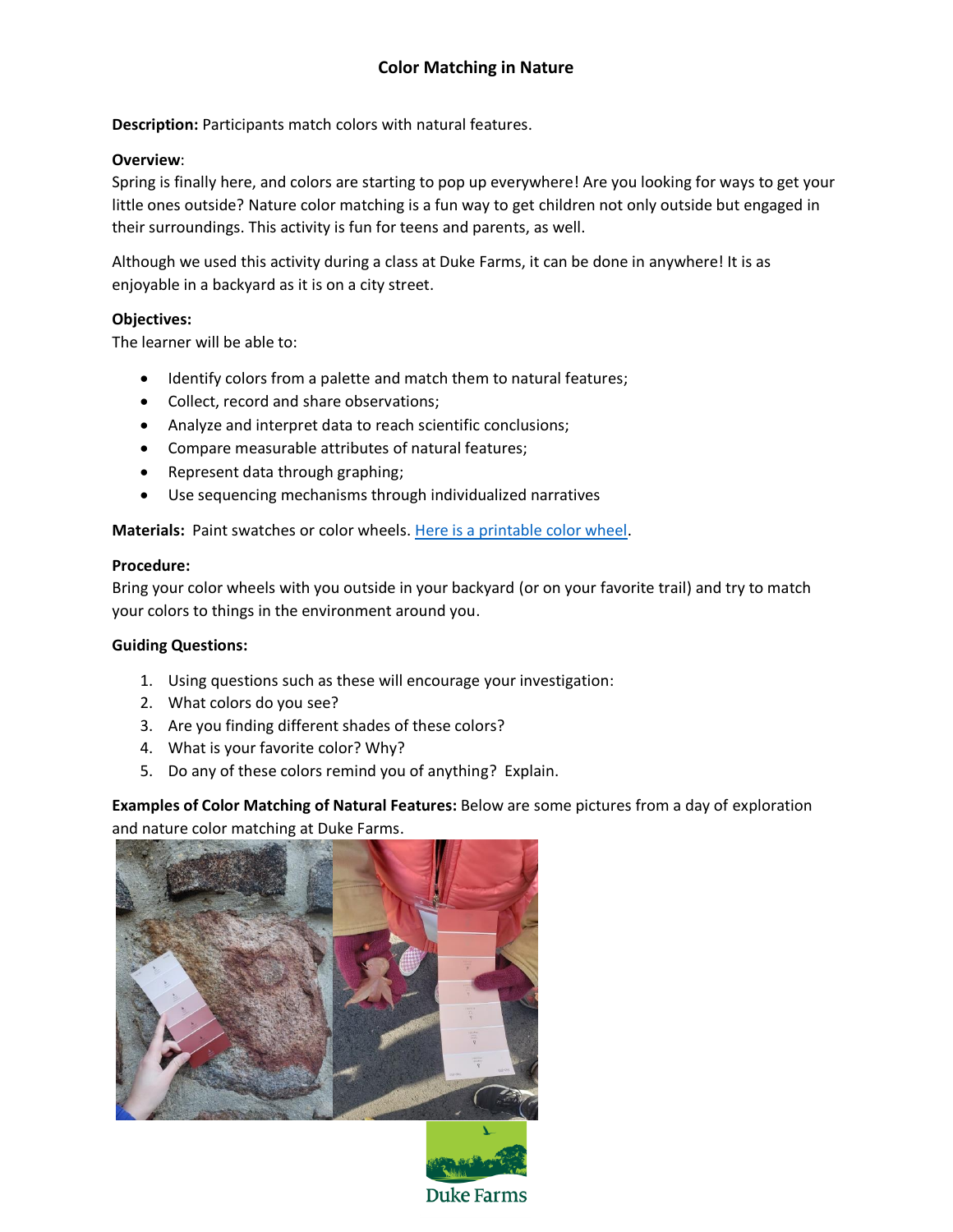#### **Extensions**

#### **Create your own color palette:**

If you enjoy working on your computer, you may like this bonus activity.

Bring your camera with you to take the investigation a step further. You can make your own color palettes with photos taken outdoors. All you need to do is upload a nature photo to Publisher or PowerPoint. Then, insert and align however many boxes you'd like on any side of the picture. After they're formatted (same size and spacing), color fill each box with a different color using a sample color from your photo. Additionally, participants can name each color, too!

These color palettes were designed by Duke Farms Visitor Education Associate, Abby Schmid, from photos taken on the property.



**Multi-disciplinary Extensions:** Here are some ideas on how this activity might be expanded.

#### **Writing Prompts**

- *1. The "I Am the Color \_\_\_\_\_\_\_\_\_" Nature Story.* After your walk, select a color and write a story about what it's like being that color. For example, if you are "Green" you could describe how difficult it is having so many shades and also being so popular. Selecting the color "Purple" may be about how you are often left out of the landscape.
- *2. Sequencing.* Make a list of each of the things you saw and then place them in order from first to last. Write a description of this journey using sequencing words that help readers understand the order of events. These are often called "signal words and phrases." Examples include: first, in the beginning, next, suddenly, second, then, after that, afterward, eventually, lastly, finally, in the end.

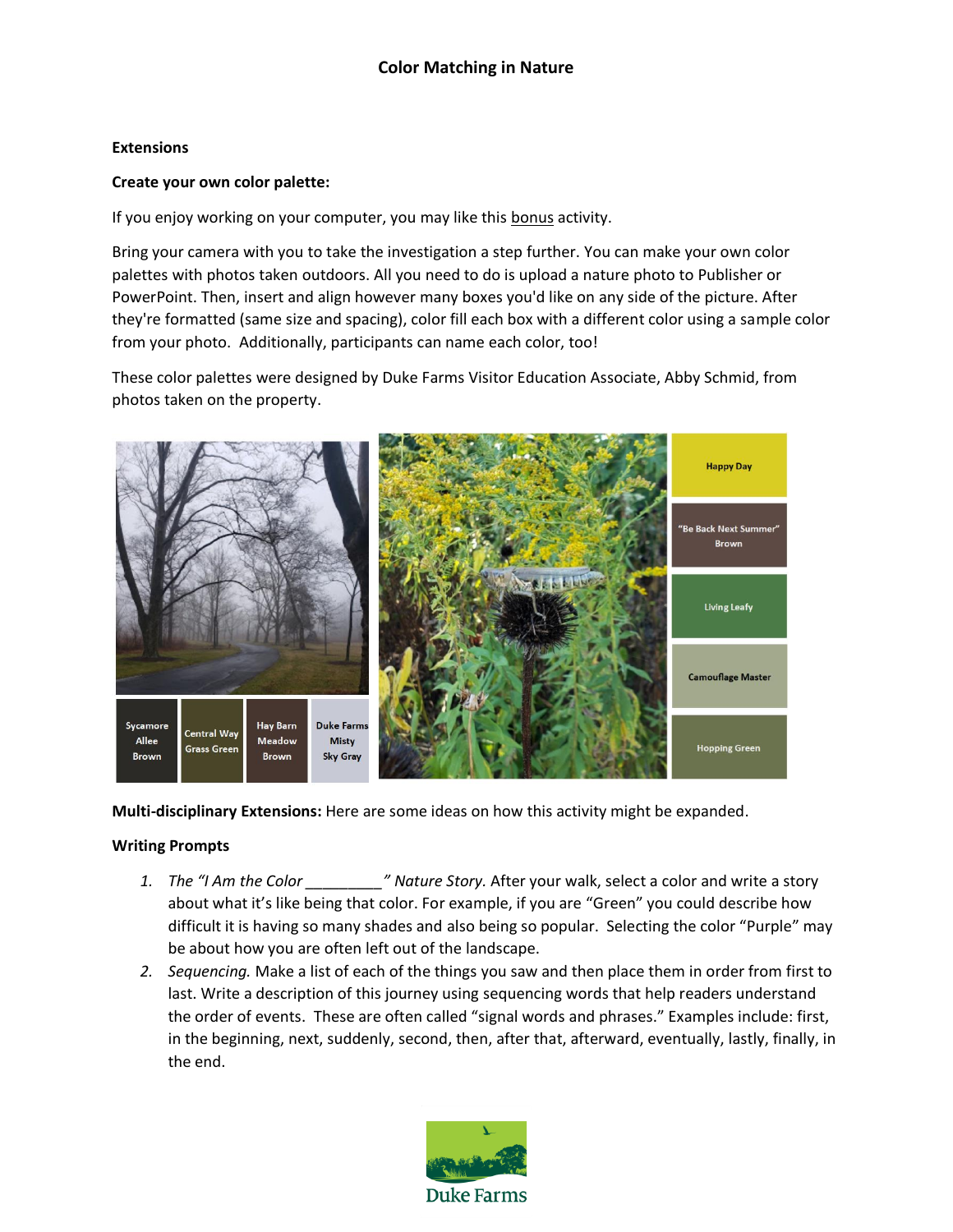#### **Math:**

Keep a running tally of the colors you discover and where they are located. Which is the highest number? Which is the lowest number? Can you rank them in order from smallest to largest? This data can be easily transferred to a bar graph.

#### **Map Skills:**

On the [map of Duke Farms,](https://dukefarms.org/siteassets/documents/visiting-duke-farms/property-map/brochure_base_map-app-promo-for-website.pdf) can you find the locations named in Abby's palette? (Sycamore Allee, Central Way, Hay Barn, Hay Barn Meadow) Which ones did you find, and which ones aren't shown on the property map? (*The Sycamore Allee is not marked, but it is along Central Way.*)

## **Vocabulary**

- **Allee** A walkway or pathway that is lined with trees of the same species. This is a formal design element.
- **Sycamore** Sycamores are distinctive trees that have a peeling bark that provides a patchy or flaky appearance. They can have large trunk diameters, zigzagging branches and five distinctive lobes on each leaf. These trees that grow to be quite large, are very commonly found in NJ.
- **Color Palette** Color palettes may be designed and shown in various ways to display a range or assortment of colors.

## **Sample Student Learning Standards that may align to your lesson.**

#### **Next Generation Science Standards**

K-LS1: From Molecules to Organisms

Science and Engineering Practices. Analyzing and Interpreting Data. Analyzing data in K-2 builds on prior experiences and progresses to collecting, recording, and sharing observations. Use observations to describe patterns in the natural world in order to answer scientific questions.

#### **NJ English Language Arts**

W.4.3: Write narratives to develop real or imagined experiences or events using narrative techniques, descriptive detail, and clear event sequences. (A) Orient the reader by establishing a situation …: organize an event sequence that unfolds naturally. (C) Use a variety of transitional words and phrases to manage the sequence of events (D) Use concrete words and phrases and sensory details to convey experiences and events precisely.

W.K.7 Conduct short as well as more sustained research projects, utilizing an inquiry-based research process…

NJ Mathematics

K.CC B: Count to tell the number of objects (5) Count to answer "how many" …

K.MD A (2): Directly compare two objects with a measurable attribute in common to see which object has "more than/less than" the attribute.